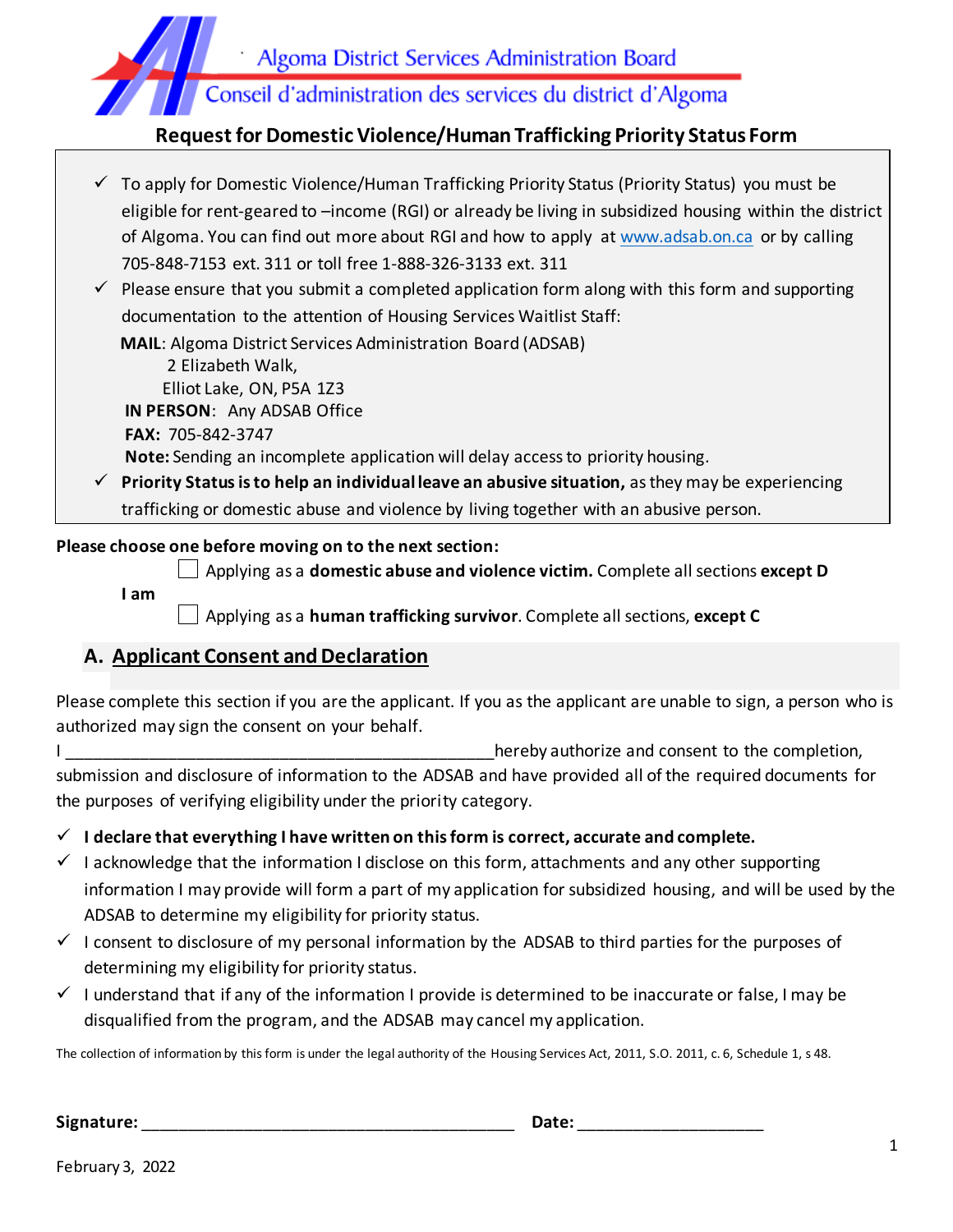

# **B. Applicant Contact Information**

| I. General Information:                                                                    |  |
|--------------------------------------------------------------------------------------------|--|
|                                                                                            |  |
|                                                                                            |  |
|                                                                                            |  |
| II. How would you like us to contact you? Choose one or more options to safely reach you.  |  |
| $\Box$ Mailing Address                                                                     |  |
|                                                                                            |  |
| Postal Code: ________________________City/Town: ________________________________           |  |
|                                                                                            |  |
|                                                                                            |  |
| III. You have the option of providing a safe alternate contact in case we can't reach you. |  |
| Full name of the alternate contact                                                         |  |
|                                                                                            |  |
|                                                                                            |  |
| Postal Code: ______________________City/Town: __________________________________           |  |
|                                                                                            |  |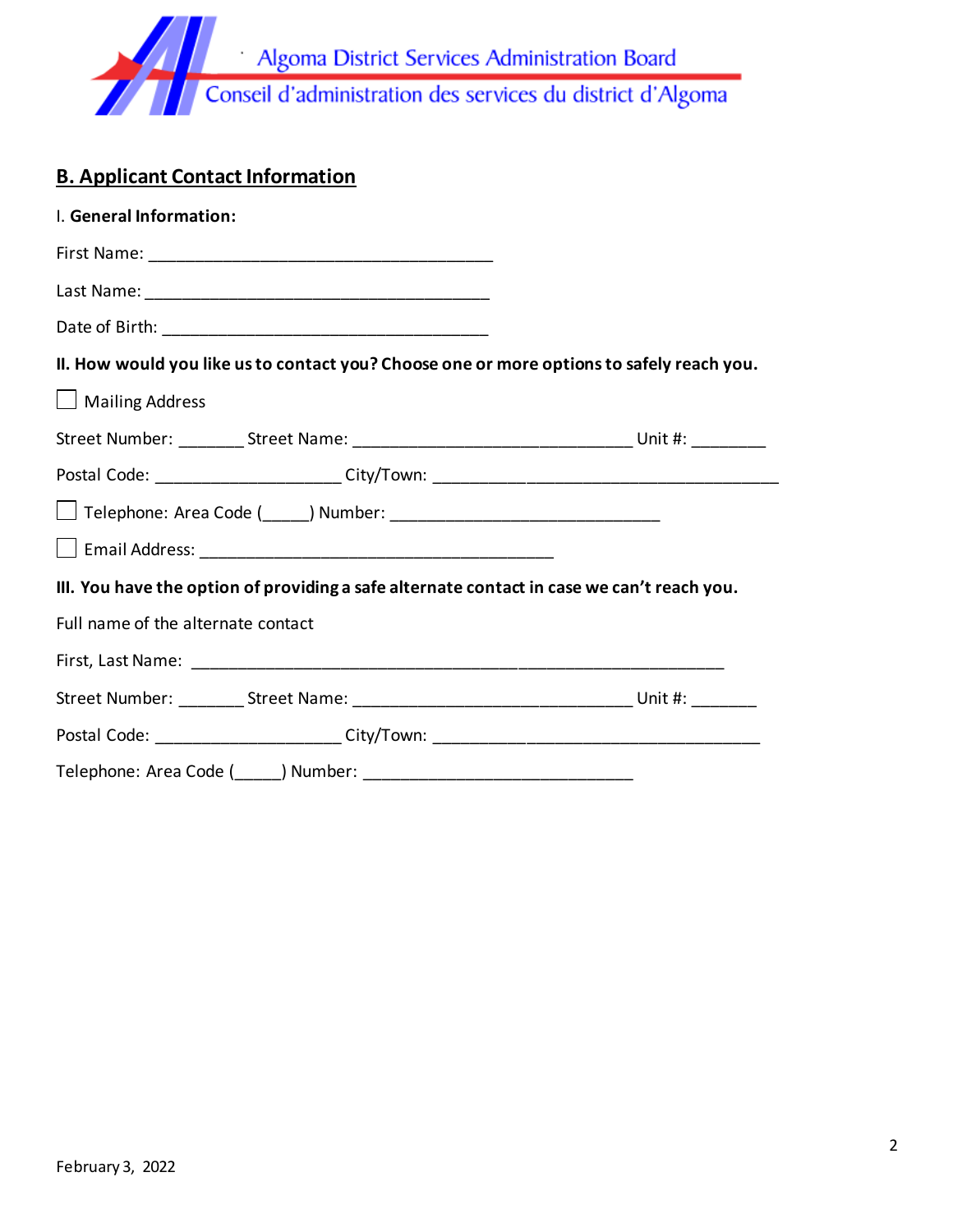

## **C. Applicant Declaration of Domestic Violence and Abuse**

#### **I. Eligibility Checklist**

Priority status supports an individual, who is living with an abuser and experiencing domestic abuse and violence, to leave the abusive situation permanently. To determine your eligibility please choose 'yes' or 'no':

- 1. I am living with someone who is abusing me or another member of my household. ☐ YES ☐ NO
- 2. I am living with someone who was abusing me or another member of my household, and I have stopped living with them three months ago or less.

☐ YES ☐ NO

- $\triangleright$  If you stopped living with the abuser over three months ago, please attach supporting information to explain what delayed the submission of your request to us
- 3. I am a sponsored immigrant, and my sponsor is abusing me or another person in my household.

☐ YES ☐ NO

If 'yes':

| $\triangleright$ I have attached proof of sponsorship.                                         | $\Box$ YES $\Box$ NO       |
|------------------------------------------------------------------------------------------------|----------------------------|
| $\triangleright$ 1 am/was living with my sponsor.                                              | $\Box$ YES $\Box$ NO       |
| $\triangleright$ My sponsor is paying for my housing costs.                                    | $\Box$ YES $\Box$ NO       |
| $\triangleright$ I am currently receiving Ontario Works or Ontario Disability Support Program. | $\Box$ YES $\Box$ NO       |
|                                                                                                |                            |
| 4. I have attached proof that I am/was living with the abusive person.                         |                            |
| (e.g., Complete joint leases, completed Notice of Assessments, Original [health]               |                            |
| insurance benefit statements, Social Assistance statements).                                   | $\Box$ YES $\Box$ NO       |
| 5. I intend to permanently separate from the abuser.                                           | $\square$ yes $\square$ no |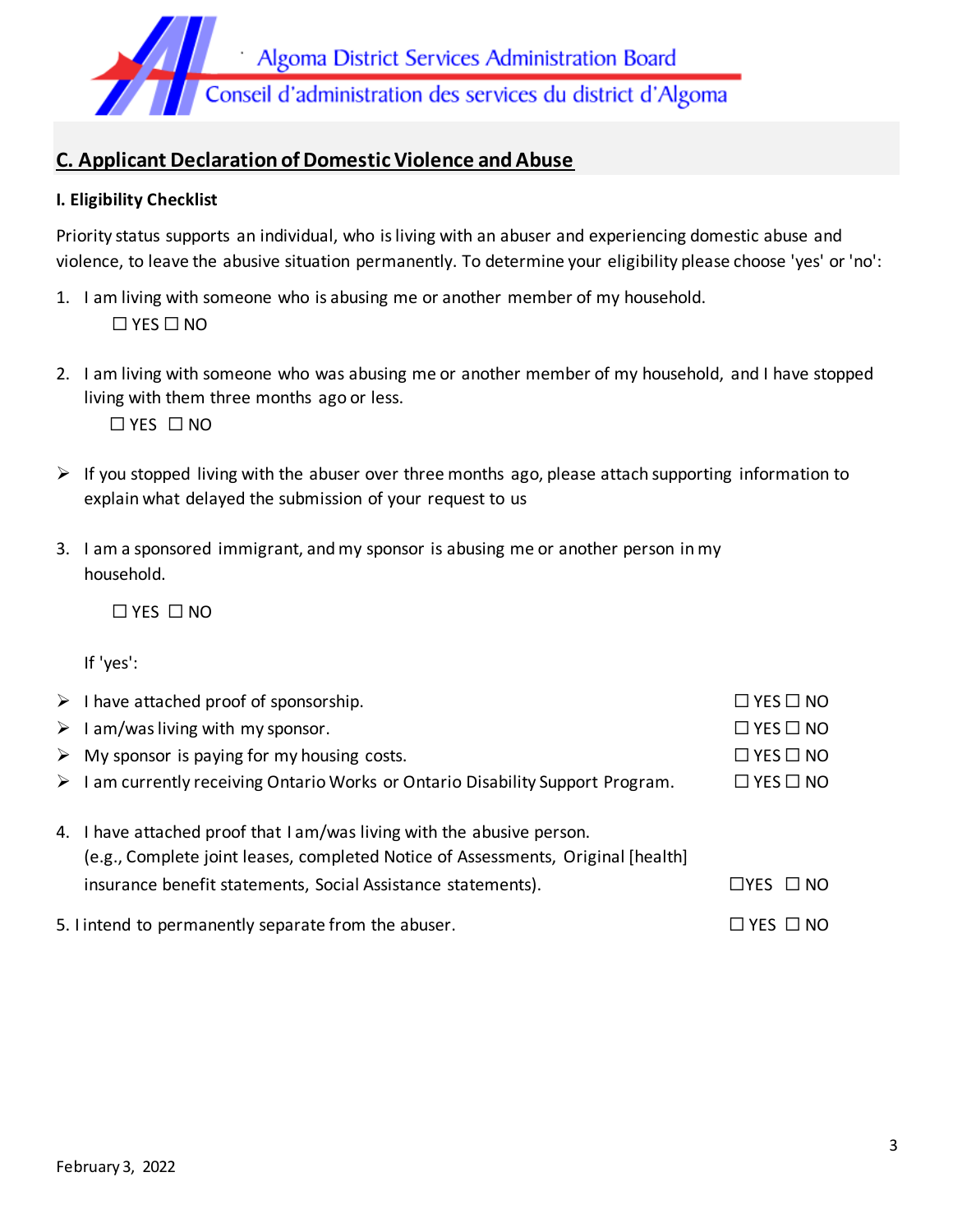

| <b>II. Eligibility Questions</b>                                        |                                   |  |
|-------------------------------------------------------------------------|-----------------------------------|--|
| 1. What is the name of the abuser? (First, Last)                        |                                   |  |
|                                                                         |                                   |  |
| 2. What is your relationship with the abuser?                           |                                   |  |
| $\Box$ $\cap$ $\Box$<br>$\Box$ Deviation<br>$\Box$ Casusa $\Box$ Devent | $\Box$ Other leteration and if it |  |

☐ Spouse ☐ Parent ☐ Child ☐ Partner ☐ Other (please specify)\_\_\_\_\_\_\_\_\_\_\_\_\_

| 3. Are you (or were you) living with the abuser in RGI housing?          | $\Box$ YES $\Box$ NO |  |
|--------------------------------------------------------------------------|----------------------|--|
| 4. What is the address where you are living/were living with the abuser? |                      |  |
|                                                                          | Unit#                |  |
|                                                                          | , Province           |  |
| 5. When did you first start living with the abuser? (yyyy/mm/dd)         |                      |  |
| 6. If separated, when did you stop living with the abuser? (yyyy/mm/dd)  |                      |  |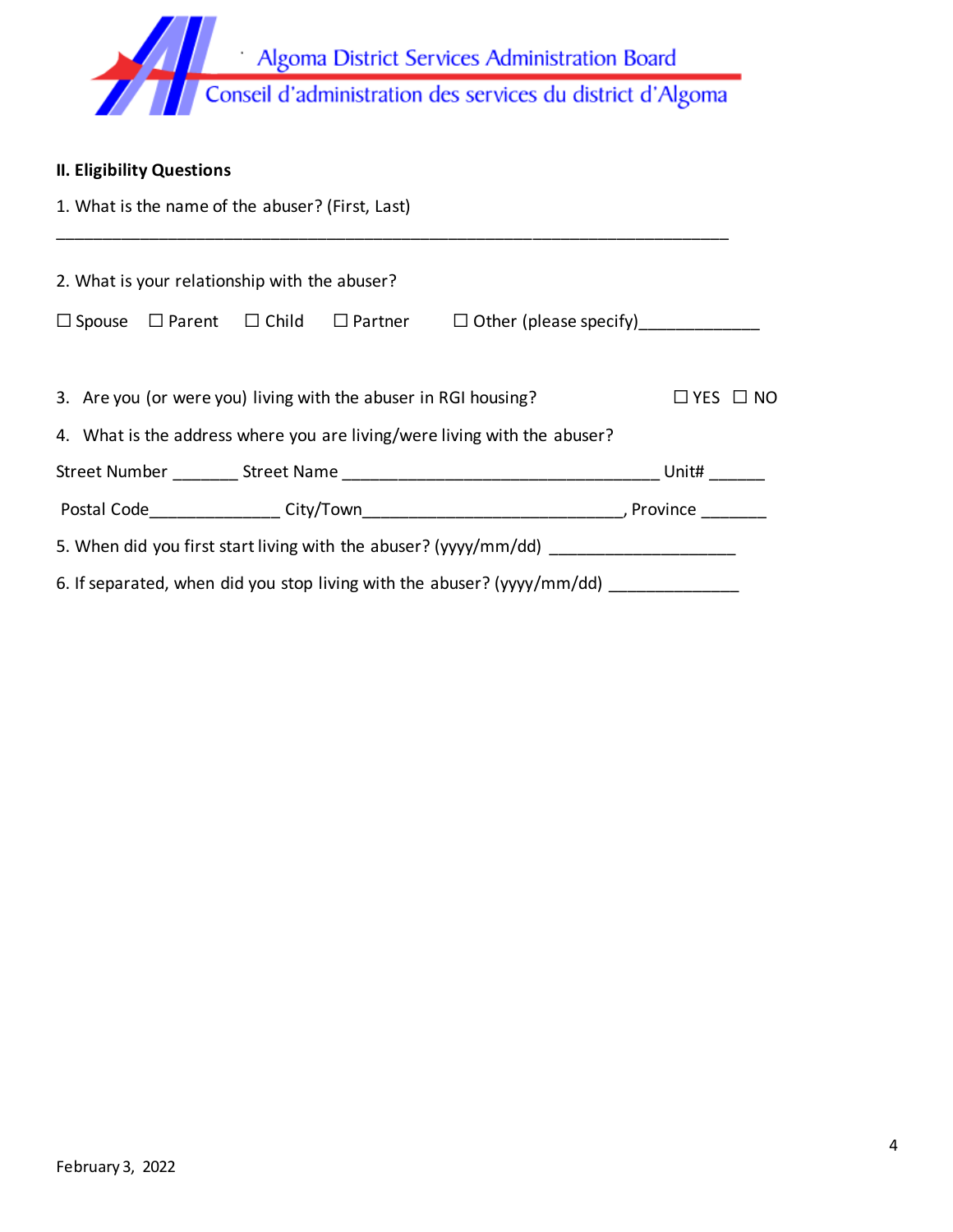

## **D. Applicant Declaration of Human Trafficking**

#### **I. Eligibility Checklist**

| To determine your eligibility please choose 'yes' or 'no':                                                                                                              |                      |  |
|-------------------------------------------------------------------------------------------------------------------------------------------------------------------------|----------------------|--|
| 1. I am applying as a survivor of:                                                                                                                                      |                      |  |
| $\Box$ Sex trafficking                                                                                                                                                  |                      |  |
| $\Box$ Labour trafficking                                                                                                                                               |                      |  |
| $\Box$ Domestic servitude                                                                                                                                               |                      |  |
| $\Box$ Forced marriage involving exploitation                                                                                                                           |                      |  |
| $\Box$ Other forced illegal activities                                                                                                                                  |                      |  |
| 2. I exited trafficking within the last three months.                                                                                                                   | $\Box$ YES $\Box$ NO |  |
| $\triangleright$ If you exited trafficking over three months ago, please attach supporting information to explain what<br>delayed the submission of your request to us. |                      |  |
| 3. I am a sponsored immigrant and experiencing trafficking.                                                                                                             | $\Box$ YES $\Box$ NO |  |
| If 'yes':                                                                                                                                                               |                      |  |
| $\triangleright$ Proof of sponsorship is attached.                                                                                                                      | $\Box$ YES $\Box$ NO |  |
| $\triangleright$ My sponsor is paying for my housing costs                                                                                                              | $\Box$ YES $\Box$ NO |  |
| $\triangleright$ I am currently receiving Ontario Works or Ontario Disability Support Program $\Box$ YES $\Box$ NO                                                      |                      |  |
|                                                                                                                                                                         |                      |  |
| <b>II. Eligibility Questions</b>                                                                                                                                        |                      |  |
|                                                                                                                                                                         |                      |  |
| 2. If you have exited, please indicate when (yyyy/mm/dd) _______________________                                                                                        |                      |  |
| 3. Where did trafficking take place? (City, Prov./ Country) (it could be more than one place).                                                                          |                      |  |

4. Are you currently in a recovery program to help you return to a normal and safe life? ☐ YES ☐ NO

\_\_\_\_\_\_\_\_\_\_\_\_\_\_\_\_\_\_\_\_\_\_\_\_\_\_\_\_\_\_\_\_\_\_\_\_\_\_\_\_\_\_\_\_\_\_\_\_\_\_\_\_\_\_\_\_\_\_\_\_\_\_\_\_\_\_\_\_\_\_\_\_\_\_

If "yes", please provide: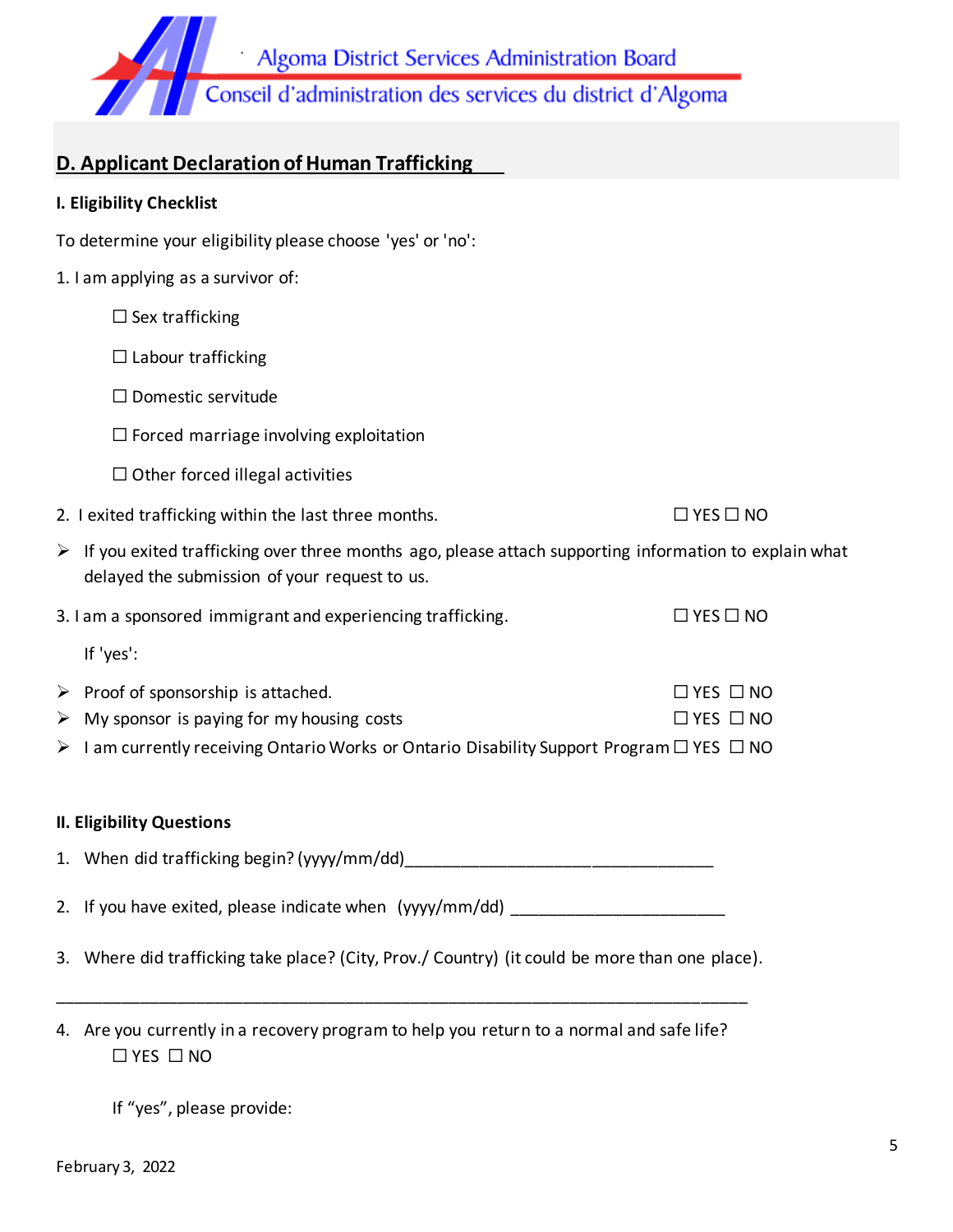|                      | Algoma District Services Administration Board                                                                   |                      |
|----------------------|-----------------------------------------------------------------------------------------------------------------|----------------------|
|                      | Conseil d'administration des services du district d'Algoma                                                      |                      |
|                      | Organization Name and the control of the control of the control of the control of the control of the control of |                      |
|                      | Caseworker Name (First, Last) and the case worker of the case of the case of the case of the case of the case o |                      |
| Organization Address |                                                                                                                 |                      |
|                      | Organization telephone Number ( )                                                                               |                      |
|                      | 5. Are you currently living in a shelter or transitional housing?                                               | $\Box$ YES $\Box$ NO |
|                      | If 'yes', please provide:                                                                                       |                      |

| Shelter/Transitional Housing Name    |  |
|--------------------------------------|--|
| Caseworker Name (First, Last)        |  |
| Shelter/transitional housing address |  |
| Telephone Number ()                  |  |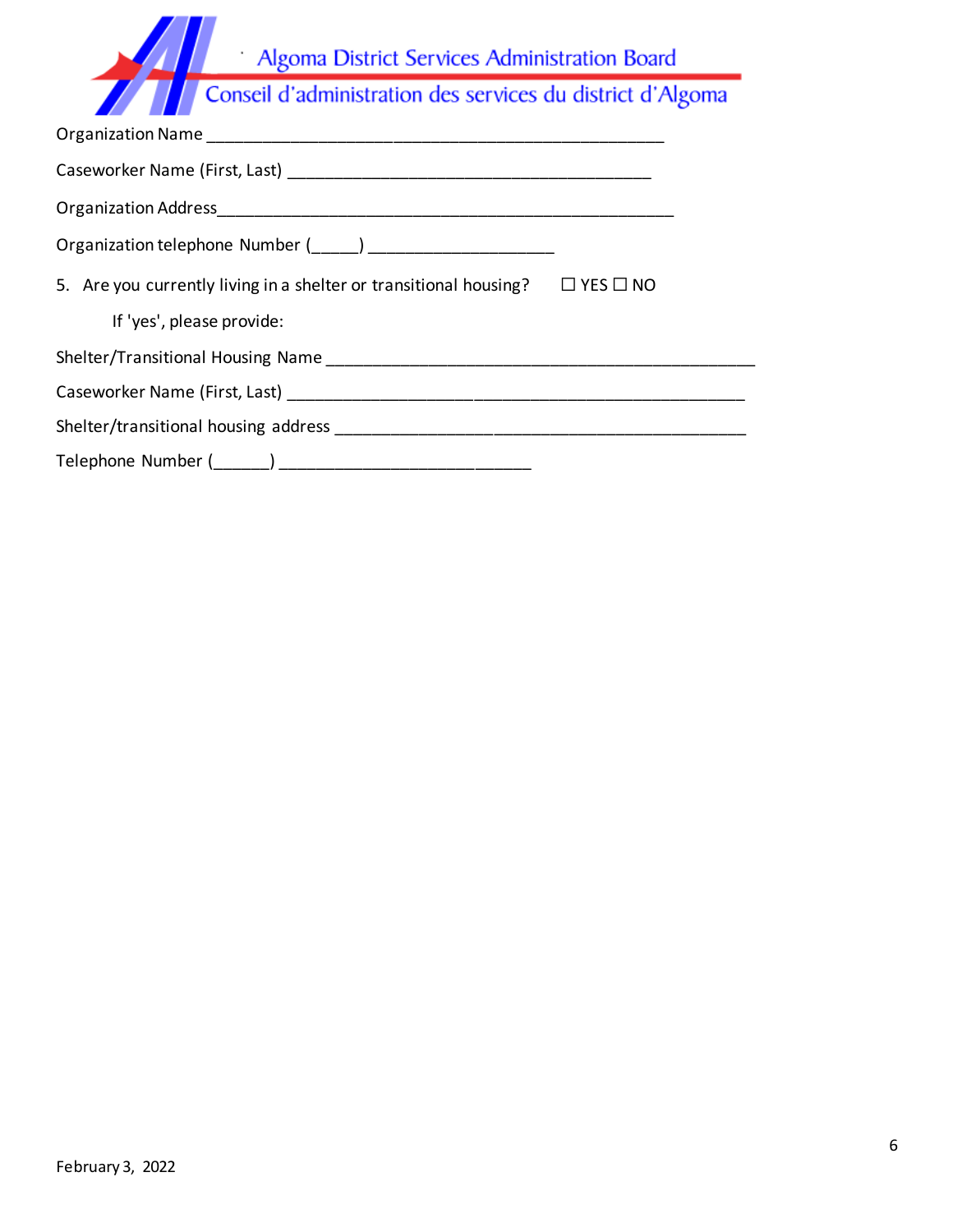

### **E. To Be Completed By the Professional**

- $\checkmark$  The individual who is able to verify abuse must complete this section.
- $\checkmark$  By law, only a limited list of individuals are able to verify abuse (see below).
- $\checkmark$  ADSAB may use third parties to verify the accuracy of the information you provide.
- $\checkmark$  Providing incorrect information may result in termination of an application and/or priority status.

### **I. Professional Consent and Declaration**

I, \_\_\_\_\_\_\_\_\_\_\_\_\_\_\_\_\_\_\_\_\_\_\_\_\_\_\_\_\_\_\_\_\_, in my capacity as (select one):

| Doctor                            | <b>Guidance Counsellor</b><br>$\mathsf{L}$        |
|-----------------------------------|---------------------------------------------------|
| Teacher                           | Law Enforcement Officer                           |
| Lawyer                            | <b>Registered Social Worker</b><br>ப              |
| Psychotherapist                   | Member of the College of Midwives of Ontario<br>ப |
| Registered Psychotherapist        | Manager with a housing provider                   |
| <b>Registered Nurse</b>           | Administrator with a housing provider             |
| <b>Registered Practical Nurse</b> | Registered Social Service Worker                  |
| Indigenous Elder                  | Registered Mental Health Therapist                |
| Indigenous Traditional Person     | Registered Early Childhood Educator               |
| Indigenous Knowledge Keeper       | Minister of religion authorized to perform<br>ப   |
| Aboriginal person providing<br>ப  | marriages under Ontario law                       |
| traditional midwifery services    |                                                   |
|                                   |                                                   |

### License number/professional registration number: \_\_\_\_\_\_\_\_\_\_\_\_\_\_\_\_\_\_\_\_\_\_\_\_\_\_\_\_\_\_\_

 $\triangleright$  If you do not hold any of the listed designations/titles above you may select either of the following two options below. See 'eligibility checklist' on the next page for more information

 $\Box$  Employee of a social service community agency

 $\vert \ \vert$  Someone who is familiar with the abuse

- $\checkmark$  Consent to the completion, submission and disclosure of information to the ADSAB.
- $\checkmark$  I understand that the information I provide on this form, attachments and any other supporting information I may provide will form a part of applicant's application for subsidized housing, and will be used by the ADSAB to determine his/her eligibility for priority status.
- $\checkmark$  I declare that the information submitted by me has been provided in my professional capacity, and is accurate and complete.
- $\checkmark$  I confirm that all facts and matters submitted are within my knowledge, and the opinions I express represent my true and complete professional opinions on the matters to which they refer.
- $\checkmark$  I understand that the priority status is reserved for individuals whose safety is at risk and is designed to enable them leave an unsafe and abusive situation.